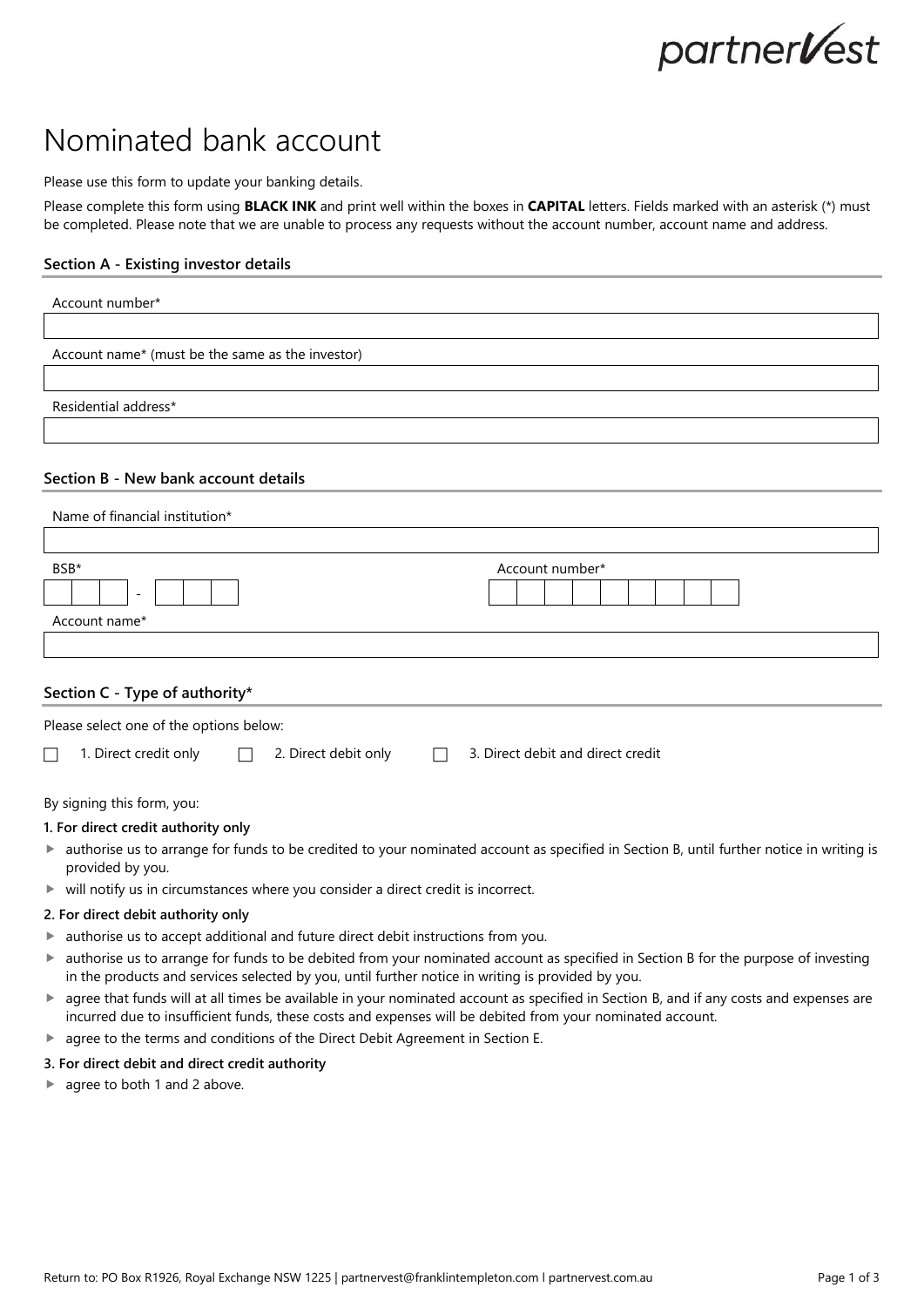# **Section D - Declaration**

I/we declare that I/we have provided the correct authority as specified in Section C and I/we agree to the terms and conditions associated with that authority.

Where direct debit applies, I/we declare that I/we have read, understood and agree to be bound by the terms and conditions of the Direct Debit Agreement in Section E and by signing this form I/we acknowledge that I/we are entering into a Direct Debit Agreement with you.

By providing direct debit request instructions including any future instructions, I/we agree that you are not obliged to verify the authenticity of my/our instructions, nor are you responsible for any instructions properly acted on by you.

| Signature of bank account holder                      | Signature of bank account holder |  |  |
|-------------------------------------------------------|----------------------------------|--|--|
|                                                       |                                  |  |  |
|                                                       |                                  |  |  |
|                                                       |                                  |  |  |
| Sole Director/Secretary<br>Director<br>Secretary<br>□ | Director<br>Secretary            |  |  |

In the case of company signatories, two directors, or a directory and company secretary, must sign unless a sole director and sole secretary.